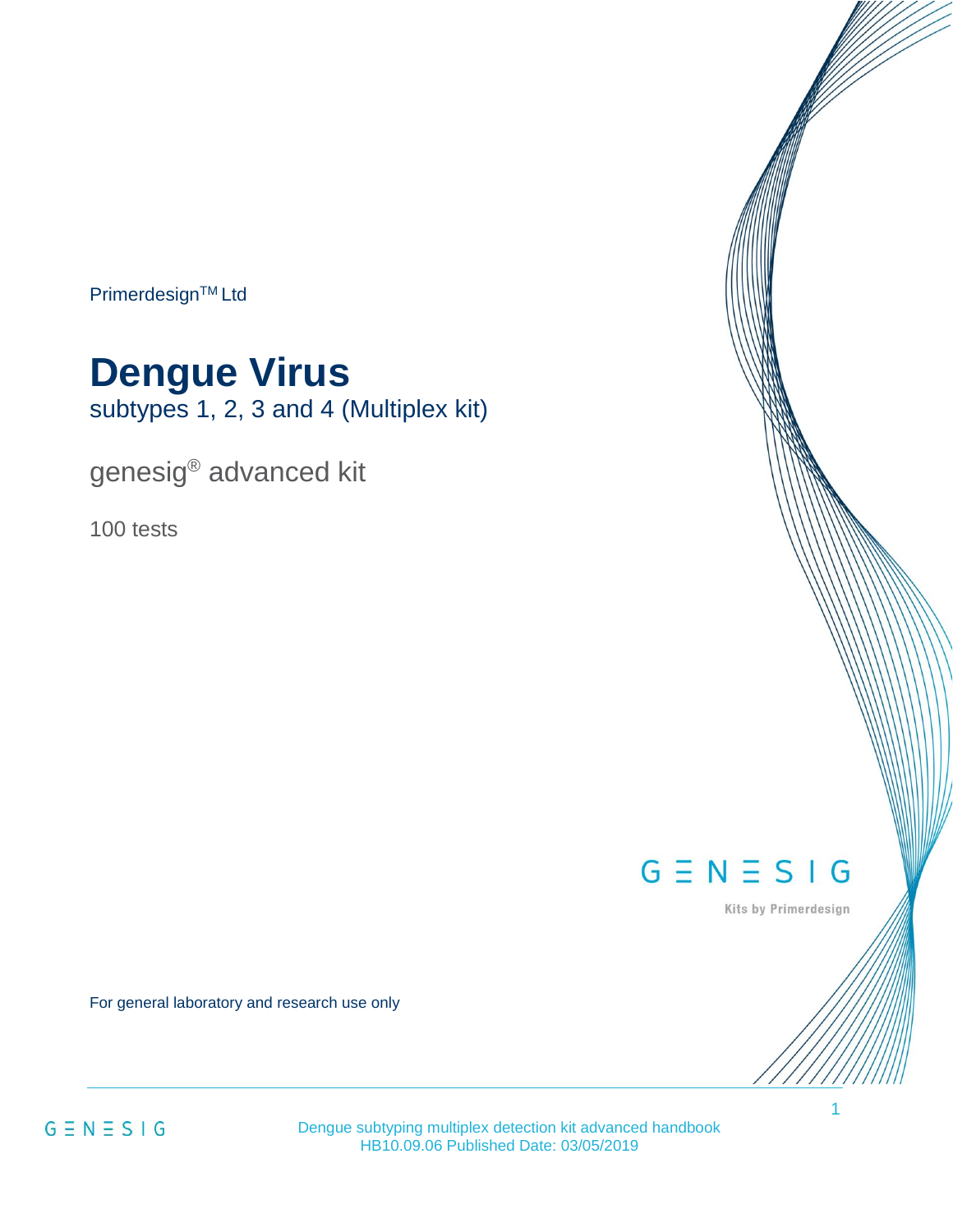# **Contents**

| <b>Introduction to Dengue Virus</b>               | $\overline{\mathbf{3}}$ |
|---------------------------------------------------|-------------------------|
| <b>Specificity</b>                                | 4                       |
| <b>Kit contents</b>                               | 5                       |
| Reagents and equipment to be supplied by the user | 5                       |
| Kit storage and stability                         | 6                       |
| Suitable sample material                          | 6                       |
| <b>Dynamic range of test</b>                      | 6                       |
| <b>Notices and disclaimers</b>                    | 6                       |
| <b>Trademarks</b>                                 | 6                       |
| <b>Principles of the test</b>                     | $\overline{7}$          |
| <b>Resuspension protocol</b>                      | 8                       |
| <b>One-step qPCR detection protocol</b>           | 9                       |
| <b>One-step qPCR amplification protocol</b>       | 10                      |
| <b>Interpretation of results</b>                  | 11                      |

 $G \equiv N \equiv S \mid G$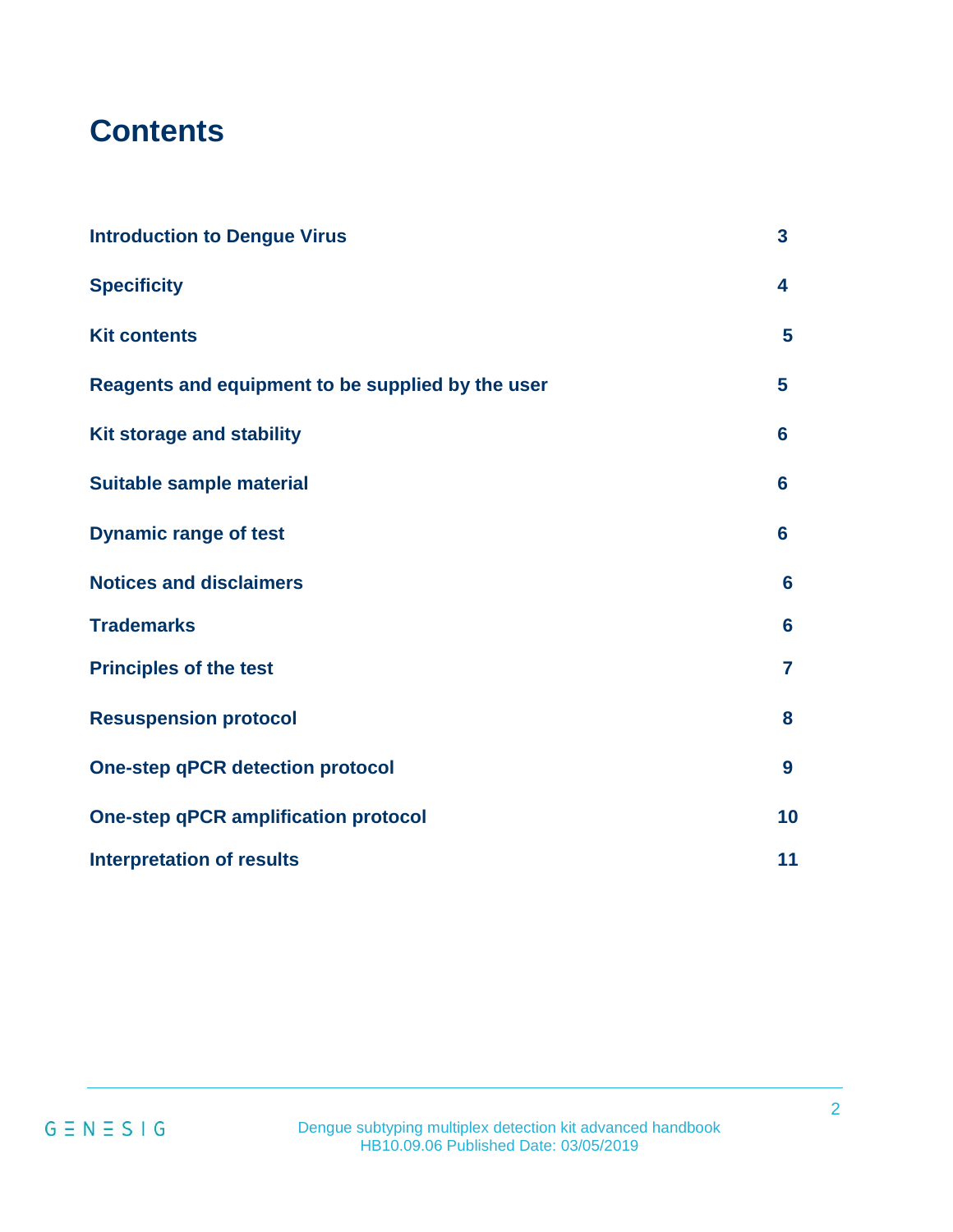# <span id="page-2-0"></span>**Introduction to Dengue Virus**

Dengue fever (DF) and dengue hemorrhagic fever (DHF) are caused by one of four closely related, but antigenically distinct, virus serotypes (Dengue-1, Dengue-2, Dengue-3, and Dengue-4), of the genus Flavivirus. Infection with one of these serotypes provides immunity to only that serotype for life, so persons living in a dengue-endemic area can have more than one dengue infection during their lifetime. DF and DHF are primarily diseases of tropical and sub-tropical areas, and the four different dengue serotypes are maintained in a cycle that involves humans and the Aedes mosquito. However, *Aedes aegypti*, a domestic, daybiting mosquito that prefers to feed on humans, is the most common Aedes species. Infections produce a spectrum of clinical illness ranging from a nonspecific viral syndrome to severe and fatal hemorrhagic disease. Important risk factors for DHF include the strain of the infecting virus, as well as the age, and especially the prior dengue infection history of the patient.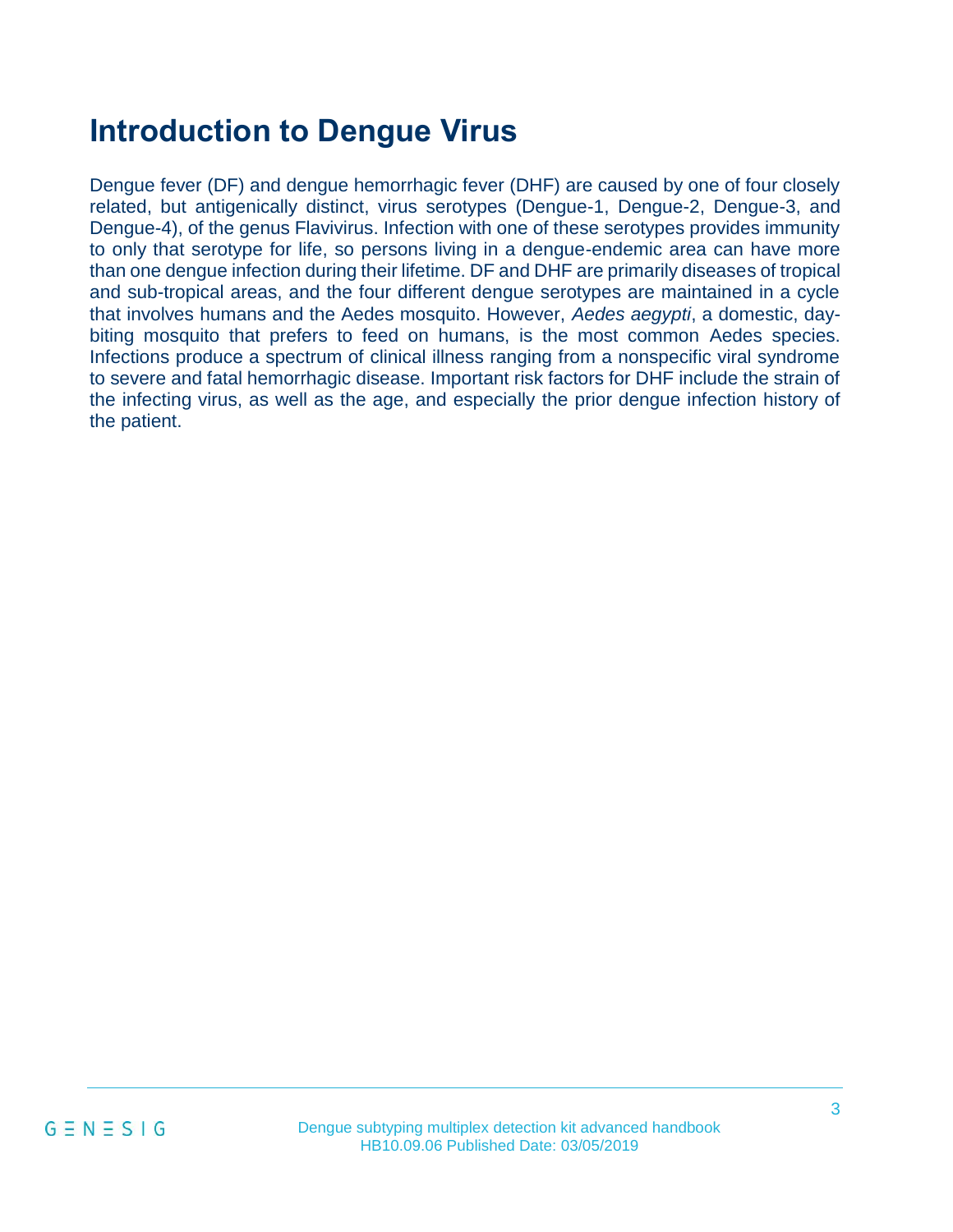# <span id="page-3-0"></span>**Specificity**

The Primerdesign genesig kit for Dengue subtypes genomes is designed for the in vitro differentiation of Dengue subtypes. The kit is designed to have the broadest detection profile possible whilst remaining specific to the individual Dengue subtypes.

The primers and probe sequences in this kit have 100% homology with a broad range of clinically relevant reference sequences based on a comprehensive bioinformatics analysis. They therefore have a very broad quantification profile.

<span id="page-3-1"></span>If you require further information, or have a specific question about the detection profile of this kit then please send an email to [enquiry@primerdesign.co.uk](mailto:enquiry@primerdesign.co.uk) and our bioinformatics team will answer your question.

### **Kit contents**

 $G \equiv N \equiv S \mid G$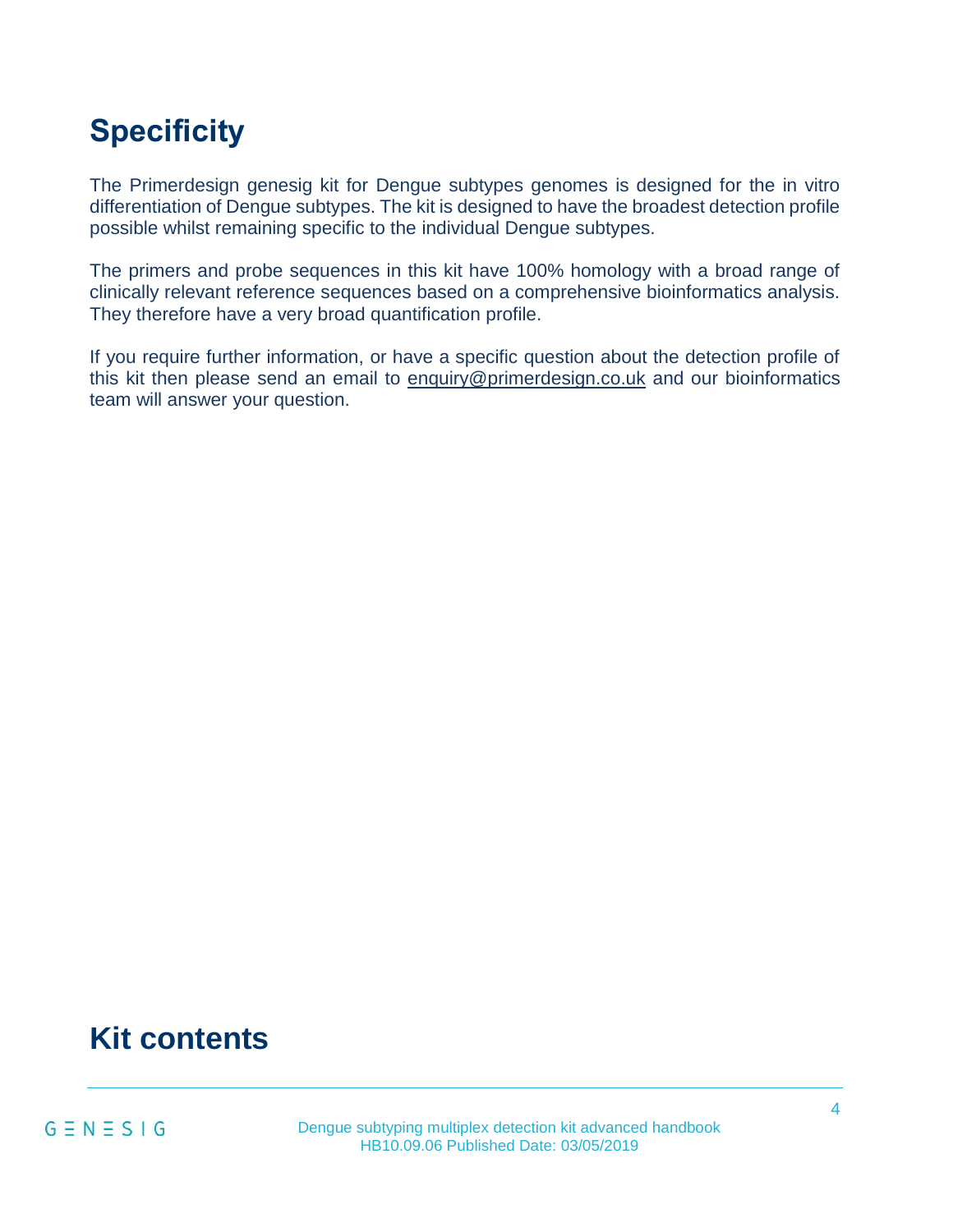• **Dengue subtype specific primer/probe mix (100 reactions BROWN)** FAM, VIC, ROX and CY5 labelled (see table below)

| <b>Subtype</b>  | <b>Fluorophore</b> |
|-----------------|--------------------|
| <b>Dengue 1</b> | <b>FAM</b>         |
| <b>Dengue 2</b> | VIC                |
| <b>Dengue 3</b> | <b>ROX</b>         |
| <b>Dengue 4</b> | CY <sub>5</sub>    |

- **Dengue positive control template, for all 4 subtypes (RED)**
- **Endogenous control primer/probe mix (150 reactions BROWN)** FAM labelled
- **Lyophilised oasig™ OneStep Master Mix**
- **Lyophilised oasig™ OneStep Master Mix resuspension buffer (BLUE)**
- **RNase/DNase free water (WHITE)** for resuspension of primer/probe mixes
- **Template preparation buffer (YELLOW)** for resuspension of positive control template

### **Reagents and equipment to be supplied by the user**

- **Real-Time PCR Instrument**
- **RNA extraction kit** This kit is recommended for use with genesig® EASY DNA/RNA Extraction kit. However, it is designed to work well with all processes that yield high quality RNA with minimal PCR inhibitors.
- **Pipettors and tips**
- **Vortex and centrifuge**
- **Thin walled 1.5ml PCR reaction tubes**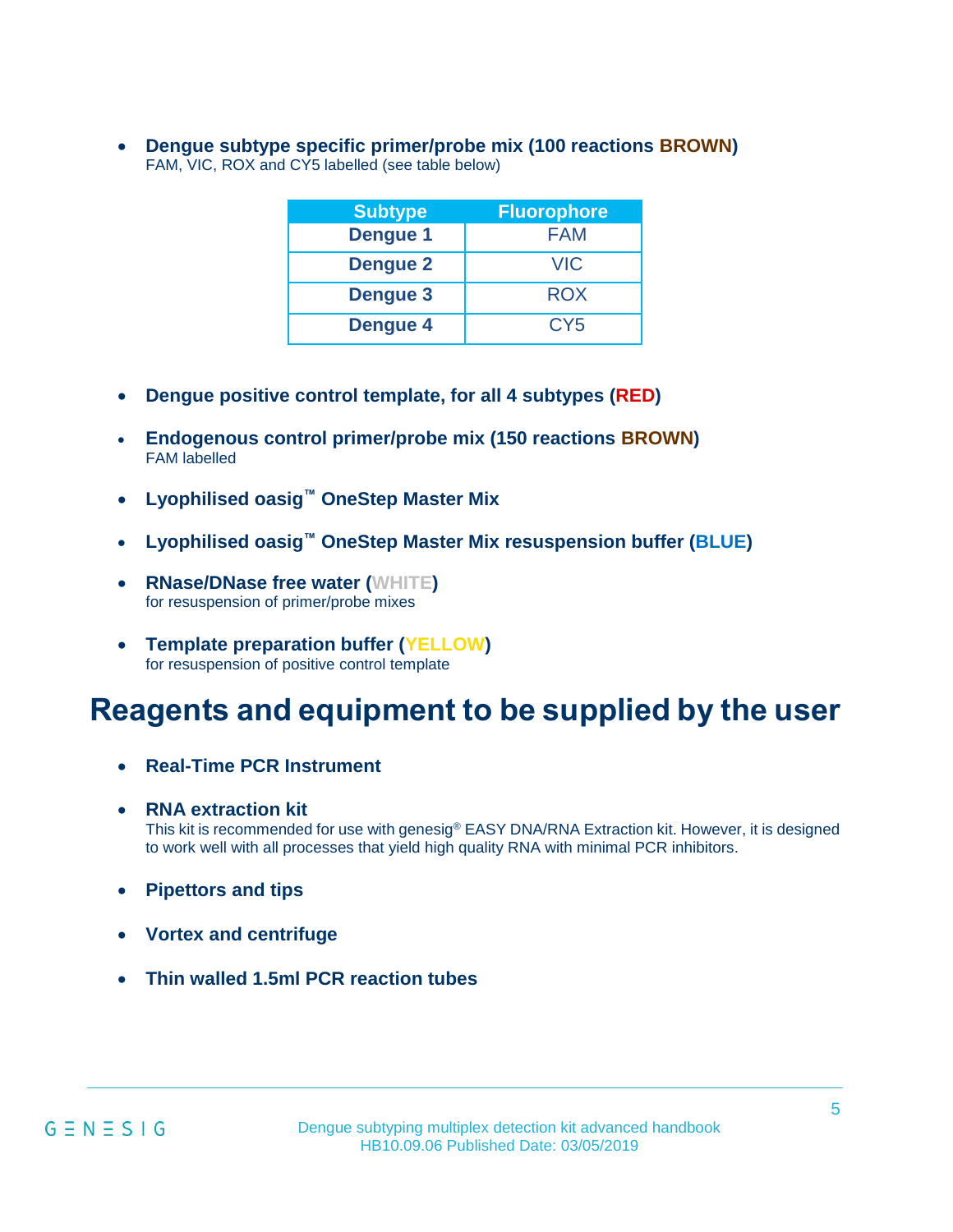### **Kit storage and stability**

This kit is stable at room temperature but should be stored at -20ºC on arrival. Once the lyophilised components have been resuspended they should not be exposed to temperatures above -20ºC for longer than 30 minutes at a time and unnecessary repeated freeze/thawing should be avoided. The kit is stable for six months from the date of resuspension under these circumstances.

Primerdesign does not recommend using the kit after the expiry date stated on the pack.

### <span id="page-5-1"></span>**Suitable sample material**

All kinds of sample material suited for PCR amplification can be used. Please ensure the samples are suitable in terms of purity, concentration, and RNA/DNA integrity. Always run at least one negative control with the samples. To prepare a negative-control, replace the template RNA sample with RNase/DNase free water.

### <span id="page-5-2"></span>**Dynamic range of test**

Under optimal PCR conditions genesig Dengue subtype detection kits have very high priming efficiencies of  $>95\%$  and can detect between  $1X10^8$  and  $1X10^2$  copies of target template.

### <span id="page-5-0"></span>**Notices and disclaimers**

This product is developed, designed and sold for research purposes only. It is not intended for human diagnostic or drug purposes or to be administered to humans unless clearly expressed for that purpose by the Food and Drug Administration in the USA or the appropriate regulatory authorities in the country of use. During the warranty period Primerdesign genesig detection kits allow precise and reproducible data recovery combined with excellent sensitivity. For data obtained by violation to the general GLP guidelines and the manufacturer's recommendations the right to claim under guarantee is expired.

PCR is a proprietary technology covered by several US and foreign patents. These patents are owned by Roche Molecular Systems Inc. and have been sub-licensed by PE Corporation in certain fields. Depending on your specific application you may need a license from Roche or PE to practice PCR. Additional information on purchasing licenses to practice the PCR process may be obtained by contacting the Director of Licensing at Roche Molecular Systems, 1145 Atlantic Avenue, Alameda, CA 94501 or Applied Biosystems business group of the Applera Corporation, 850 Lincoln Centre Drive, Foster City, CA 94404. In addition, the 5' nuclease assay and other homogeneous amplification methods used in connection with the PCR process may be covered by U.S. Patents 5,210,015 and 5,487,972, owned by Roche Molecular Systems, Inc, and by U.S. Patent 5,538,848, owned by The Perkin-Elmer Corporation.

### **Trademarks**

Primerdesign™ is a trademark of Primerdesign Ltd.

genesig<sup>®</sup> is a registered trademark of Primerdesign Ltd.

oasigTM is a trademark of Primerdesign Ltd.

The PCR process is covered by US Patents 4,683,195, and 4,683,202 and foreign equivalents owned by Hoffmann-La Roche AG. BI, ABI PRISM® GeneAmp® and MicroAmp® are registered trademarks of the Applera Genomics (Applied Biosystems Corporation). BIOMEK® is a registered trademark of Beckman Instruments, Inc.; iCycler™ is a registered trademark of Bio-Rad Laboratories, Rotor-Gene is a trademark of Corbett Research. LightCycler™ is a registered trademark of the Idaho Technology Inc. GeneAmp®, TaqMan® and AmpliTaqGold® are registered trademarks of Roche Molecular Systems, Inc., The purchase of the Primerdesign ™ reagents cannot be construed as an authorization or implicit license to practice PCR under any patents held by Hoffmann-LaRoche Inc.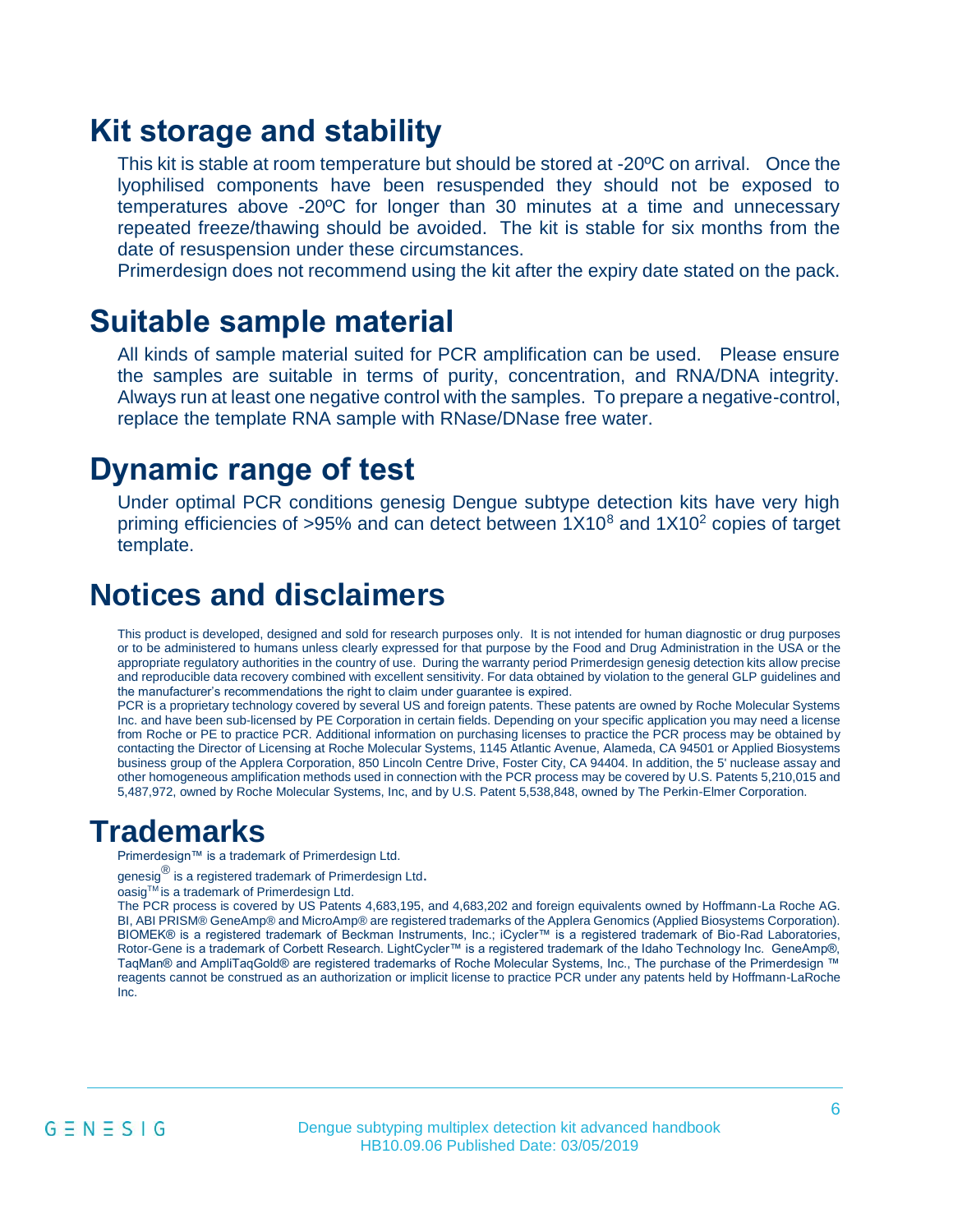### **Principles of the test**

#### **Real-time PCR**

Four Dengue subtype specific primer and probe mixes are provided in a single tube, and this can be detected through the four different channels as described in the kit contents. The primer and probe mixes provided exploit the so-called TaqMan® principle. During PCR amplification, forward and reverse primers hybridise to the Dengue cDNA. A fluorogenic probe is included in the same reaction mixture which consists of a DNA probe labelled with a 5`-dye and a 3`-quencher. During PCR amplification, the probe is cleaved, and the reporter dye and quencher are separated. The resulting increase in fluorescence can be detected on a range of qPCR platforms.

#### **Positive control**

The kit contains one positive control which acts as a control for all 4 Dengue subtypes. Each time the kit is used, at least one positive control reaction must be included in the run. A positive result indicates that the primers and probes for detecting the target gene worked properly in that particular experimental scenario. If a negative result is obtained the test results are invalid and must be repeated. Care should be taken to ensure that the positive controls do not contaminate any other kit component which would lead to false-positive results. This can be achieved by handling these components in a Post PCR environment. Care should also be taken to avoid cross-contamination of other samples when adding the positive control to the run. This can be avoided by sealing all other samples and negative controls before pipetting the positive control into the positive control well.

#### **Negative control**

To confirm the absence of contamination, a negative control reaction should be included every time the kit is used. For this reaction, the RNase/DNase free water should be used instead of template. A negative result indicates that the reagents have not become contaminated while setting up the run.

#### **Endogenous control**

To confirm extraction of a valid biological template, a primer/probe mix is included to detect an endogenous gene. Detection of the endogenous control is through the FAM channel and it is NOT therefore possible to perform a multiplex with the pathogen primers. A poor endogenous control signal may indicate that the sample did not contain sufficient biological material.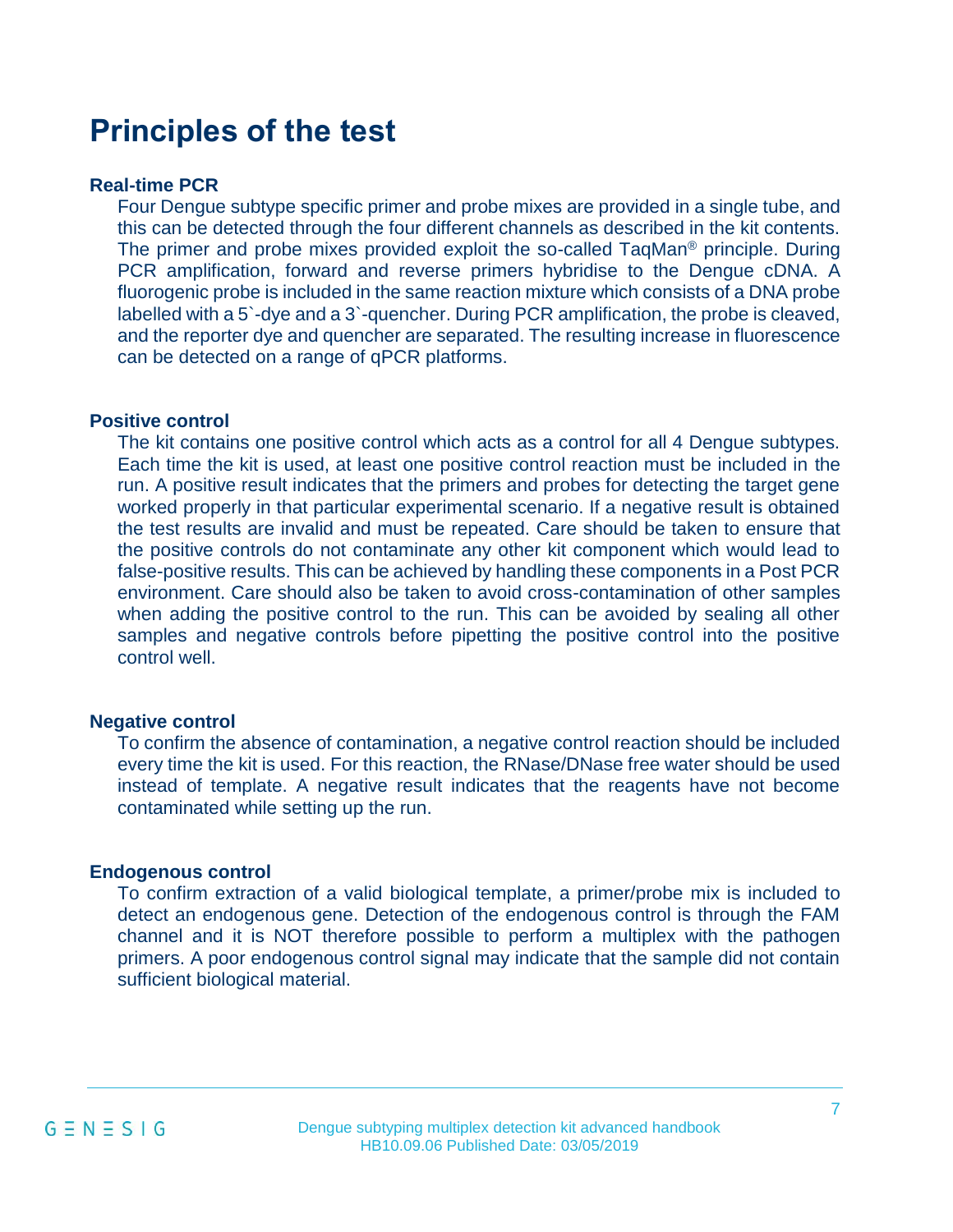### <span id="page-7-0"></span>**Resuspension protocol**

To minimise the risk of contamination with foreign DNA, we recommend that all pipetting be performed in a PCR clean environment. Ideally this would be a designated PCR lab or PCR cabinet. Filter tips are recommended for all pipetting steps.

#### **1. Pulse-spin each tube in a centrifuge before opening.**

This will ensure lyophilised primer and probe mix is in the base of the tube and is not spilt upon opening the tube.

#### **2. Resuspend the primer/probe mixes in the RNase/DNase free water supplied, according to the table below:**

To ensure complete resuspension, vortex each tube thoroughly.

| Component – to resuspend in water           |          |  |
|---------------------------------------------|----------|--|
| <b>Pre-PCR pack</b>                         |          |  |
| Dengue primer/probe mixes (BROWN)           | $110$ ul |  |
| Endogenous control primer/probe mix (BROWN) | 165 µI   |  |

#### **3. Resuspend the positive control template in the template preparation buffer supplied, according to the table below:**

To ensure complete resuspension, vortex each tube thoroughly.

| Component – to resuspend in template preparation buffer | <b>Nolume</b> |
|---------------------------------------------------------|---------------|
| Post-PCR heat-sealed foil                               |               |
| Dengue positive control template ( <b>RED</b> )*        | 500 µl        |

**\* This component contains high copy number template and is a VERY significant contamination risk. It must be opened and handled in a separate laboratory environment, away from the other components.**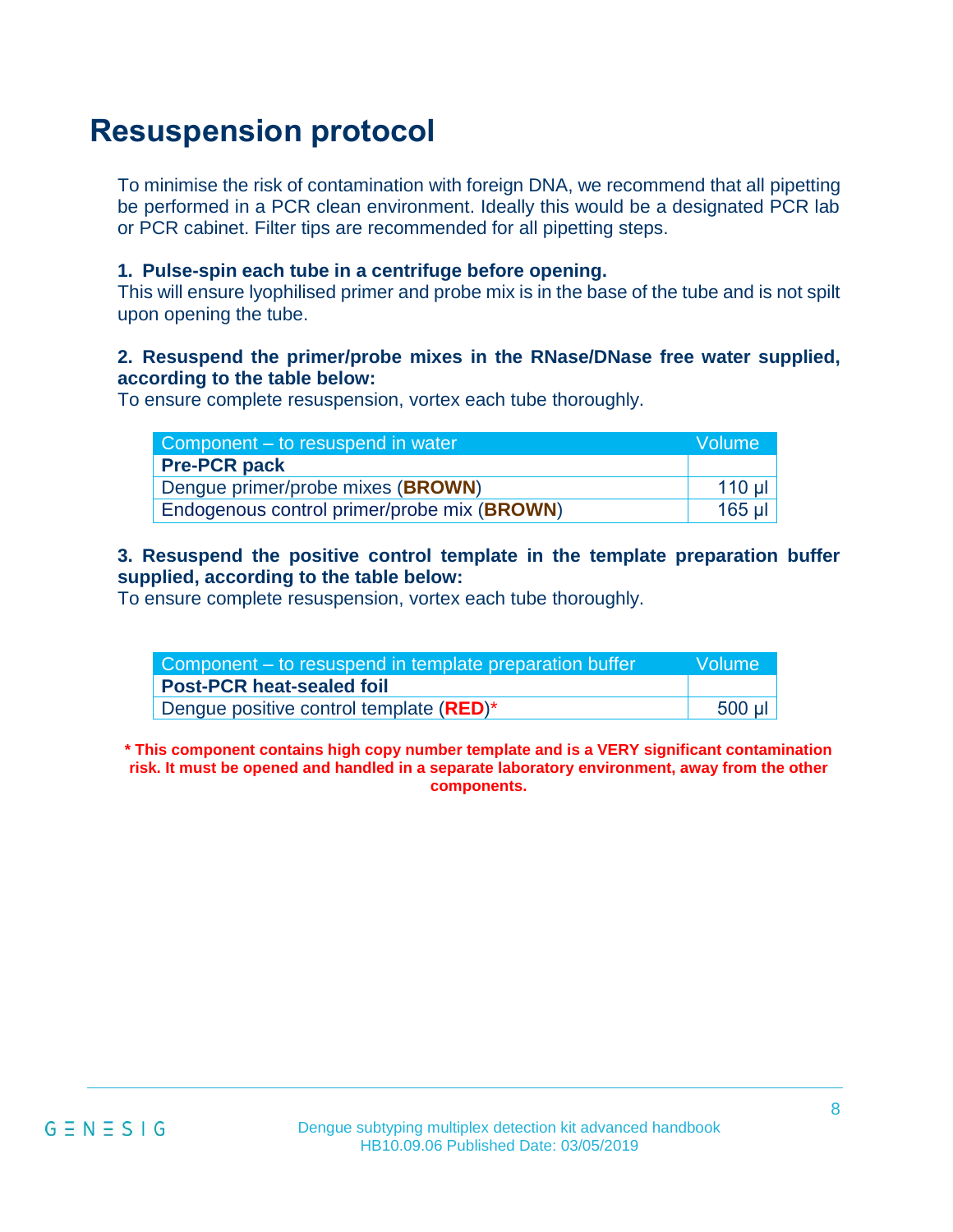### <span id="page-8-0"></span>**One-step qPCR detection protocol**

#### **For optimum performance and sensitivity**

All pipetting steps and experimental plate set up should be performed on ice. After the plate is poured proceed immediately to the one-step amplification protocol. Prolonged incubation of reaction mixes at room temperature can lead to PCR artefacts that reduce the sensitivity of detection.

**1. For each RNA sample prepare a reaction mix according to the table below:**  Include sufficient reactions for positive and negative controls.

| Component                             | Volume |
|---------------------------------------|--------|
| oasig OneStep Master Mix              | 10 µl  |
| Dengue primer/probe mix (BROWN)       | 1 µl   |
| <b>RNase/DNase Free water (WHITE)</b> | 4 ul   |
| <b>Final volume</b>                   | 15 u   |

**2. For each RNA sample prepare an endogenous control reaction according to the table below (optional):** 

This control reaction will provide crucial information regarding the quality of the biological sample.

| Component                                   | Volume           |
|---------------------------------------------|------------------|
| oasig OneStep Master Mix                    | 10 <sub>µ</sub>  |
| Endogenous control primer/probe mix (BROWN) | 1 <sub>µ</sub>   |
| <b>RNase/DNase Free water (WHITE)</b>       | 4 µl             |
| <b>Final volume</b>                         | 15 <sub>ul</sub> |

- **3. Pipette 15µl of these mixes into each well according to your qPCR experimental plate set up.**
- **4. Pipette 5µl of RNA template into each well according to your experimental plate set up.**

For negative control wells use 5µl of RNase/DNase free water. The final volume in each well is 20µl.

**5. Pipette 5µl of positive control template into the positive control wells.**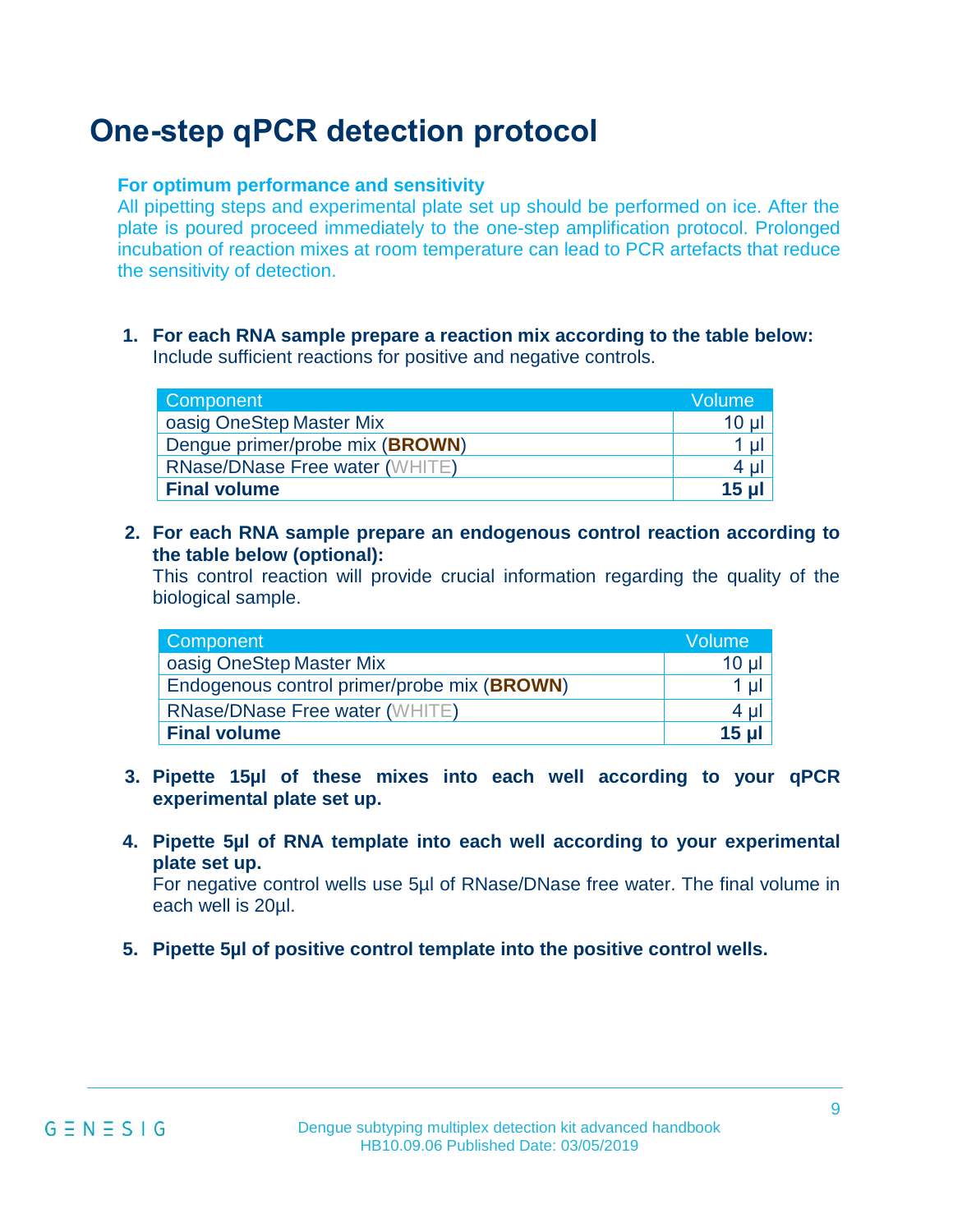# **One-step qPCR amplification protocol**

Amplification conditions using oasig OneStep Master Mix

If using a machine that uses ROX as a passive reference, then the passive reference must be turned off or set to "none" for no passive reference

| <b>Step</b> | <b>Time</b> | <b>Temp</b> |
|-------------|-------------|-------------|

|             | <b>Step</b>             | <b>l</b> ime | <b>lemp</b>    |
|-------------|-------------------------|--------------|----------------|
|             | Reverse transcription   | 10 mins      | $55^{\circ}$ C |
|             | Enzyme activation       | 2 mins       | $95^{\circ}$ C |
| X 50 cycles | <b>Denaturation</b>     | 10 secs      | $95^{\circ}$ C |
|             | <b>DATA COLLECTION*</b> | 60 secs      | $60^{\circ}$ C |

\* Fluorogenic data should be collected during this step through the FAM, VIC, Cy5 and ROX channels.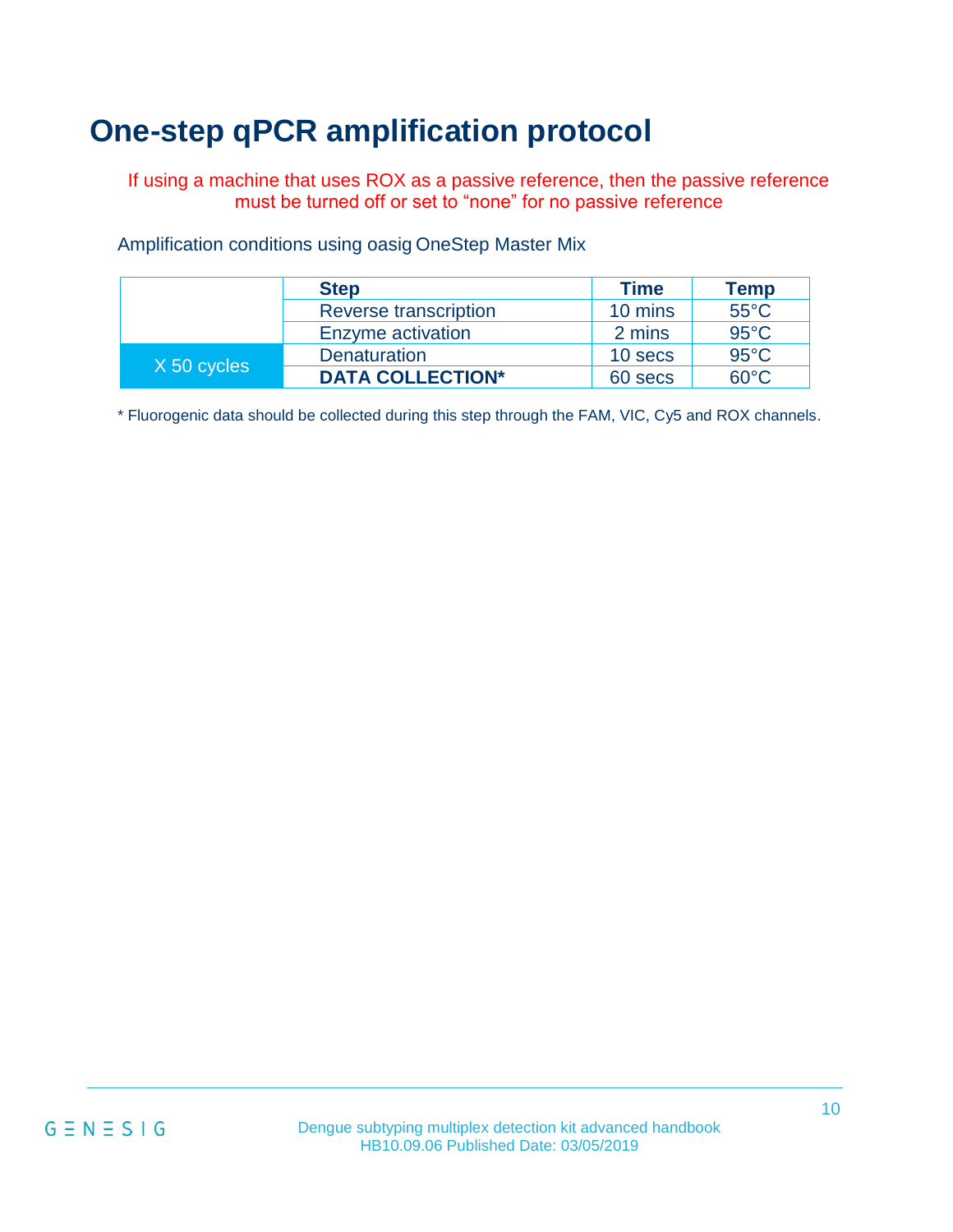# **Interpretation of results**

Different dengue subtypes are detected in different channels according to the table below. The full data analysis must be performed for each channel to obtain individual results for each Dengue subtype.

| <b>Subtype</b>  | <b>Fluorophore</b> |
|-----------------|--------------------|
| <b>Dengue 1</b> | FAM                |
| <b>Dengue 2</b> | <b>VIC</b>         |
| <b>Dengue 3</b> | ROX                |
| <b>Dengue 4</b> | CY <sub>5</sub>    |

| Target | <b>Positive</b><br>control | <b>Negative</b><br>control | Interpretation         |
|--------|----------------------------|----------------------------|------------------------|
|        |                            | <b>COL</b>                 | <b>POSITIVE RESULT</b> |
|        |                            |                            |                        |
|        |                            |                            | <b>NEGATIVE RESULT</b> |

|  | $\leq$ 35 | <b>EXPERIMENT FAILED</b><br>Due to test contamination |
|--|-----------|-------------------------------------------------------|
|  | >35       |                                                       |
|  |           | <b>SAMPLE PREPARATION</b><br><b>FAILED</b>            |
|  |           | <b>EXPERIMENT FAILED</b>                              |

Positive control template (**RED**) is expected to amplify between Cq 16 and 23. Failure to satisfy this quality control criterion is a strong indication that the experiment has been compromised.

\*Where the test sample is positive, and the negative control is positive with a Cq>35, the sample must be reinterpreted based on the relative strength of the two results: